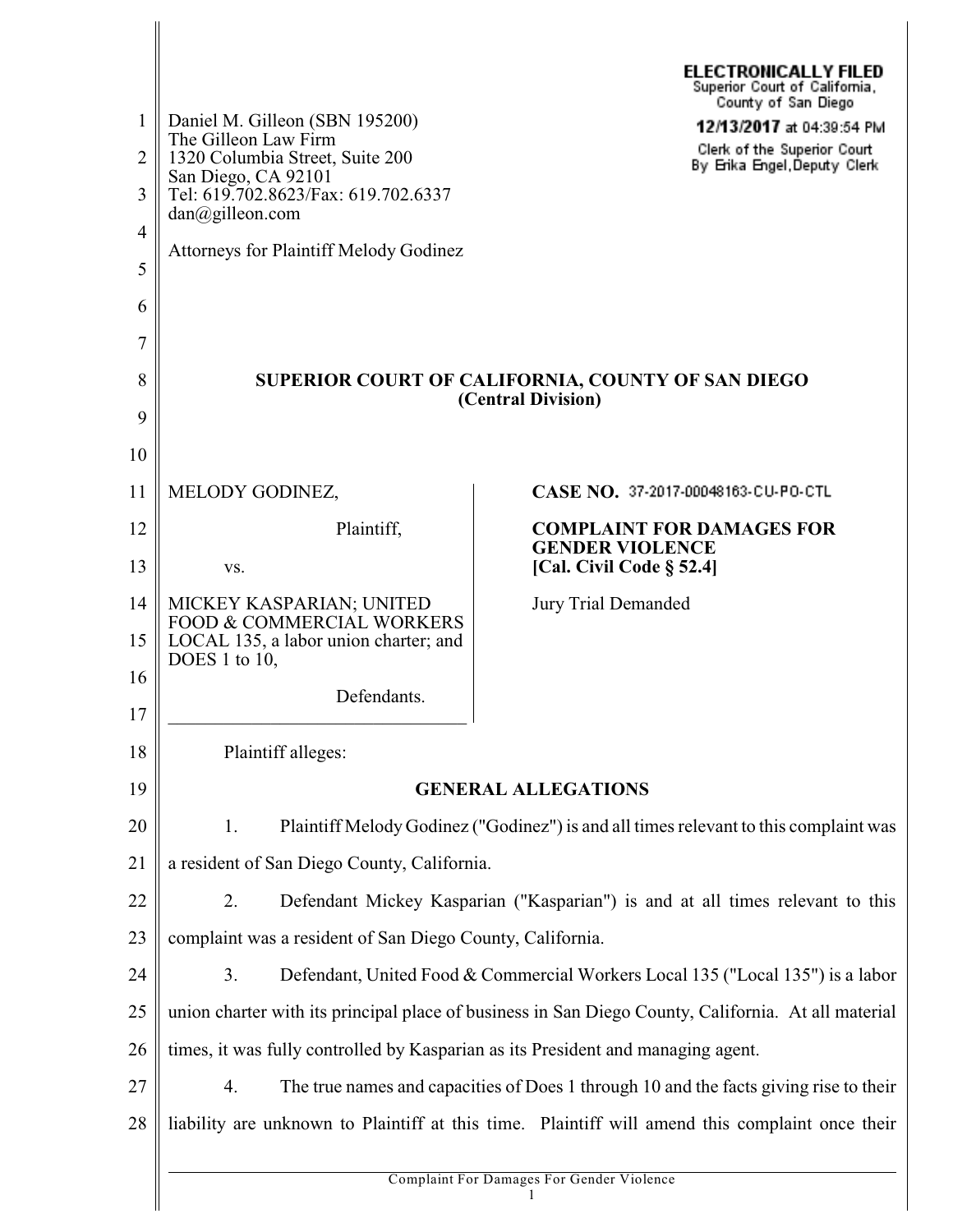1 identities have been ascertained as well as the facts giving rise to their liability.

 $\overline{2}$ 3 4 5 5. Plaintiff is informed and believes and thereon alleges that each of the Doe Defendants is responsible in some manner, either by act or omission, strict liability, fraud, negligence or otherwise for the occurrences herein alleged and that Plaintiff's harm was legally caused by conduct of the Doe Defendants.

6 7 8 9 10 11 12 13 14 15 6. Godinez has been employed by the County of San Diego as a deputy clerk since March 2012, which is when she first joined SEIU Local 221, the union representing County employees. It was during Godinez's union activities as a regular member, and later as an elected Executive Board member, that she met Kasparian. At first, she admired Kasparian for his (selfproclaimed) accomplishments, and when they first met, she let Kasparian know that she looked up to him. This personal relationship was strengthened when, at a political rally, Kasparian defended Godinez during an act of aggression directed against her by a man. This initial bond with Kasparian, along with his incessant proclamations of power and Trumpian willingness to attack anyone who crosses him, helps explain why Godinez is just now speaking out about the following six sexual assaults committed against her by Kasparian.

16 17 18 19 20 7. The first sexual assault occurred in May 2014, in the parking lot of Hunter Steakhouse, in Mission Valley. After a political event, Kasparian convinced Godinez to get into his car with him where he, without Godinez's consent, groped her breasts, inside of her thighs and vaginal area, and attempted to kiss her on the lips. Godinez rejected his advances and left his vehicle.

21 22 23 24 25 26 27 8. The second sexual assault occurred in April 2015, at the Hilton San Diego Bayfront where, using Local 135 money, Kasparian had purchased a large, opulent suite for himself. Kasparian invited Godinez and two other women to the hotel suite, where he eventually had sex with one of the woman (who is now his mistress). Inside the hotel room, but before the sex with the first woman, Kasparian groped Godinez's vaginal area, without her consent, while she was sitting on a couch. Godinez left the hotel room with the second woman, leaving the first woman alone with Kasparian (who later admitted having sex with Kasparian).

28

9. The third sexual assault happened in May 2015, at the ABM parking lot on the corner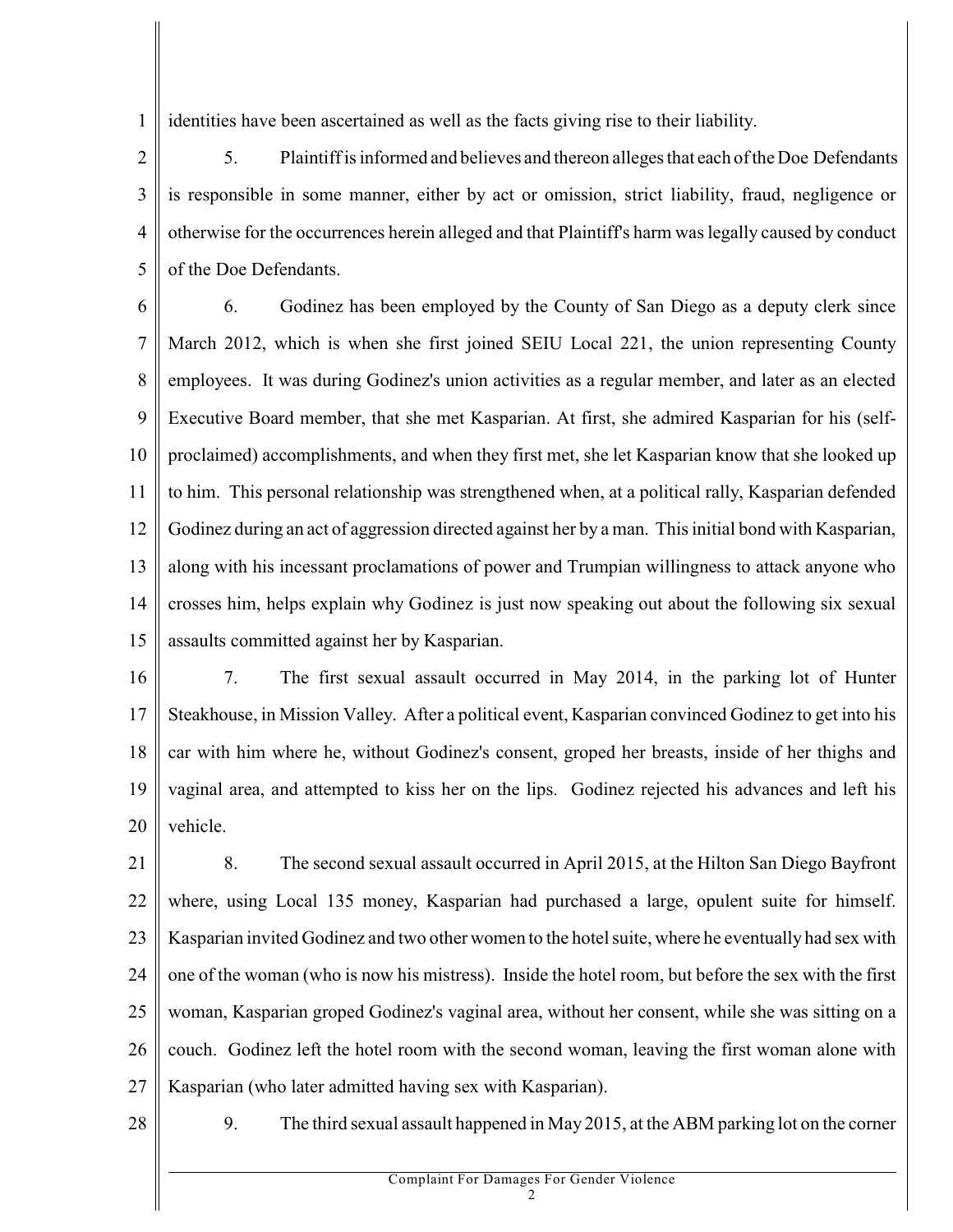1  $\overline{2}$ 3 of Pacific Highway and West Broadway, in downtown San Diego. Like the Hunter Steakhouse incident, Kasparian lured Godinez to his car after a political event where he again fondled her breasts, thighs and vaginal area, and tried to kiss her, all without her consent.

4 5 6 7 8 10. The exact dates of the next three assaults is unclear, but they all occurred in late 2015 and early 2016. On one occasion, Kasparian telephoned Godinez and, during the call, it became clear to Godinez that Kasparian was masturbating. Godinez confronted Kasparian after she heard noises suggesting he had ejaculated, and Kasparian admitted that he had been masturbating and had climaxed.

 $\mathbf Q$ 10 11 12 13 11. Another assault mirrored the Hunter Steakhouse and ABM parking lot incidents, this time in his car at a Corner Bakery parking lot in Mission Valley. As before, Kasparian groped Godinez's breasts and genitals area, and even forcefully grabbed her face and pulled her towards him in an attempt to kiss her, all without her consent. As before, she rejected his advances and exited his car.

14 15 16 17 18 19 20 21 22 12. The sixth sexual assault occurred in Kasparian's office at the Local 135 headquarters in Mission Valley. Kasparian convinced Godinez to accompany him into his office after a political event. Kasparian began drinking whiskey and asked Godinez to drink too, but she declined. Soon, Kasparian put his hand down the front of Godinez's pants, making skin to skin contact with her genital area. He groped her breasts and laid on top of her so that she could not leave. Kasparian's conduct was unwanted and done without Godinez's consent. Godinez protested, even reminding Kasparian that he was married. Kasparian answered that he was unhappy in his marriage and what his wife did not know would not hurt her. But the assault continued, which Godinez described at a recent deposition under oath:

23

24

25

"He proceeded to turn off the lights inside his office, and he pinned me down against the sofa–against the couch. And the entire time I felt helpless. I knew that there could be ramifications if I brought it up to anybody. . . I felt I was being raped . . . I felt like the assault that happened was probably something that he did to other women."

26 27 28 13. Bycommitting the assaults above, Kasparian committed "gender violence" as defined by Cal. Civil Code § 52.4, and in doing so was acting in the course and scope of his employment with Local 135, including as its managing agent.